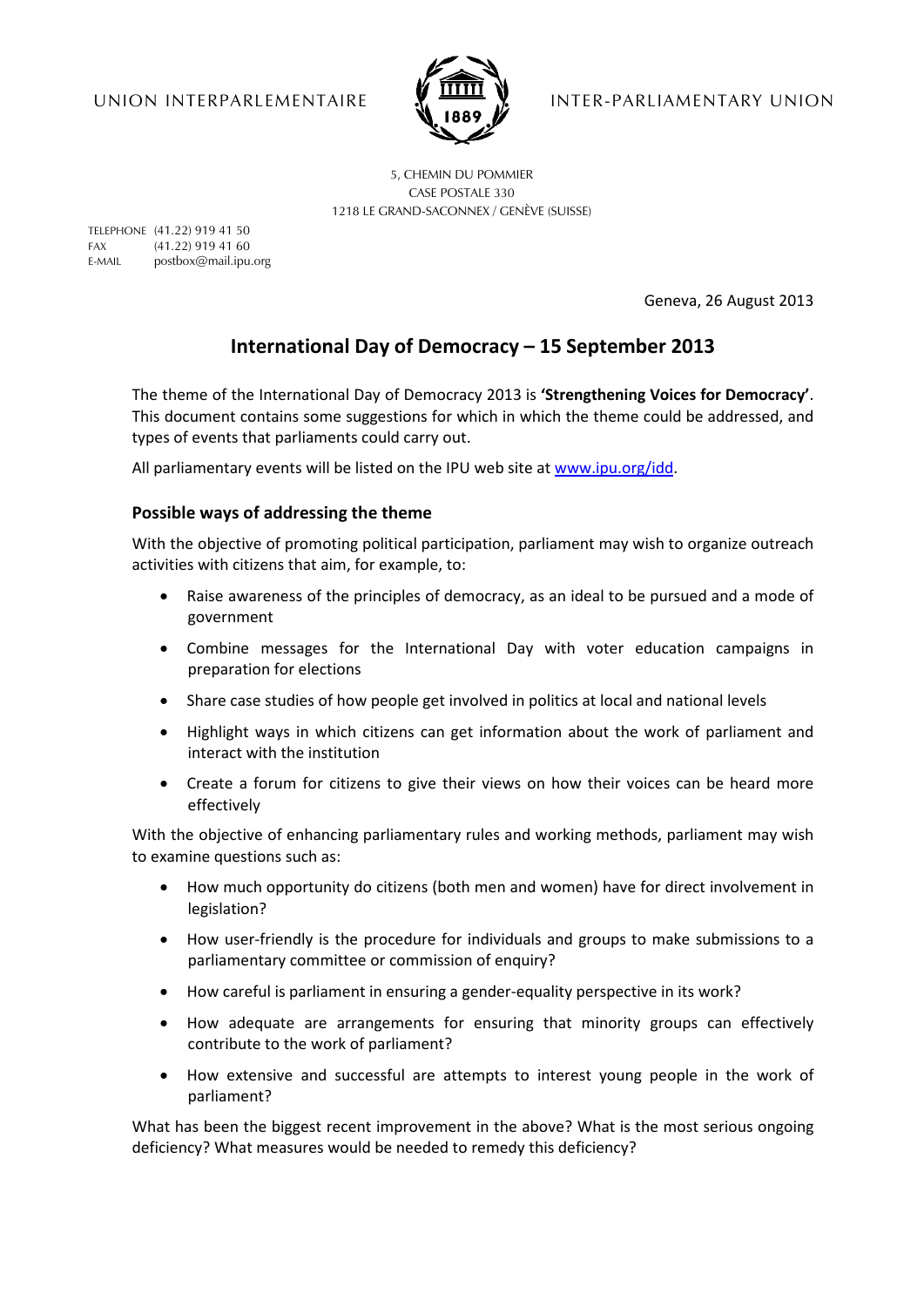### **Suggestions for parliamentary events**

### *Celebrate the International Day of Democracy in parliament*

There are many ways in which the theme of the International Day of Democracy could be observed in parliament, such as:

- Adopt a parliamentary motion/resolution in support of the International Day of Democracy
- Organize a special plenary debate and invite all political groups to exchange their views on the state of 'Strengthening Voices for Democracy' within parliament, or within society

## *Engage in a broad discussion about developing a culture of dialogue and inclusiveness*

Bring together politicians, representatives of civil society, academia, and journalists to make proposals for actions to develop the culture of democracy. Engage with civil society organizations that work especially on the issue of parliament (also known as 'parliamentary monitoring organizations').

#### *Organize an Open Day*

Several activities could be carried out during an Open Day in parliament, such as guided tours, exhibitions, meetings with parliamentarians, mock sittings etc.

#### *Launch a competition on the International Day of Democracy*

A competition could involve creating artwork, writing essays, making videos, taking photos, etc., related to the theme of democracy and/or 'Strengthening Voices for Democracy'. The competition could target schools or universities, and culminate in an exhibition at parliament, where the best entries are displayed and prizes awarded.

#### *Communicate about the International Day of Democracy*

Use the parliamentary web site, communications service, social media (Facebook, Twitter, etc.) to inform citizens and invite them to get involved in the day and the work of parliament more generally. Link to information available at the IPU web site

#### *Work with the media*

Many parliaments have used radio programmes, televised debates, press releases and newspaper interviews to promote previous International Days of Democracy. National broadcasters, private media and parliament's own communication channels all help to raise awareness of the role of parliament in democracy.

# **Note on reporting on parliamentary events**

The IPU maintains a list of parliamentary events for the International Day at www.ipu.org/idd. In order to make this list more user-friendly, we would ask parliaments to send us:

- A short summary of plans for parliamentary events (3-5 lines)
- A short report of the event (1 page), by the end of September
- Photos of the event, focusing on people during an activity, including the names of those in the images. Minimum resolution for photos should be  $1926 \times 2900$  pixels @ 300 dpi. Please also send copyright information
- Documents produced for the event (resolutions, press releases, handouts, posters, etc).
- Any other relevant material

Please confirm in writing that you give IPU permission to publish this material in IPU communications product, including on its web site.